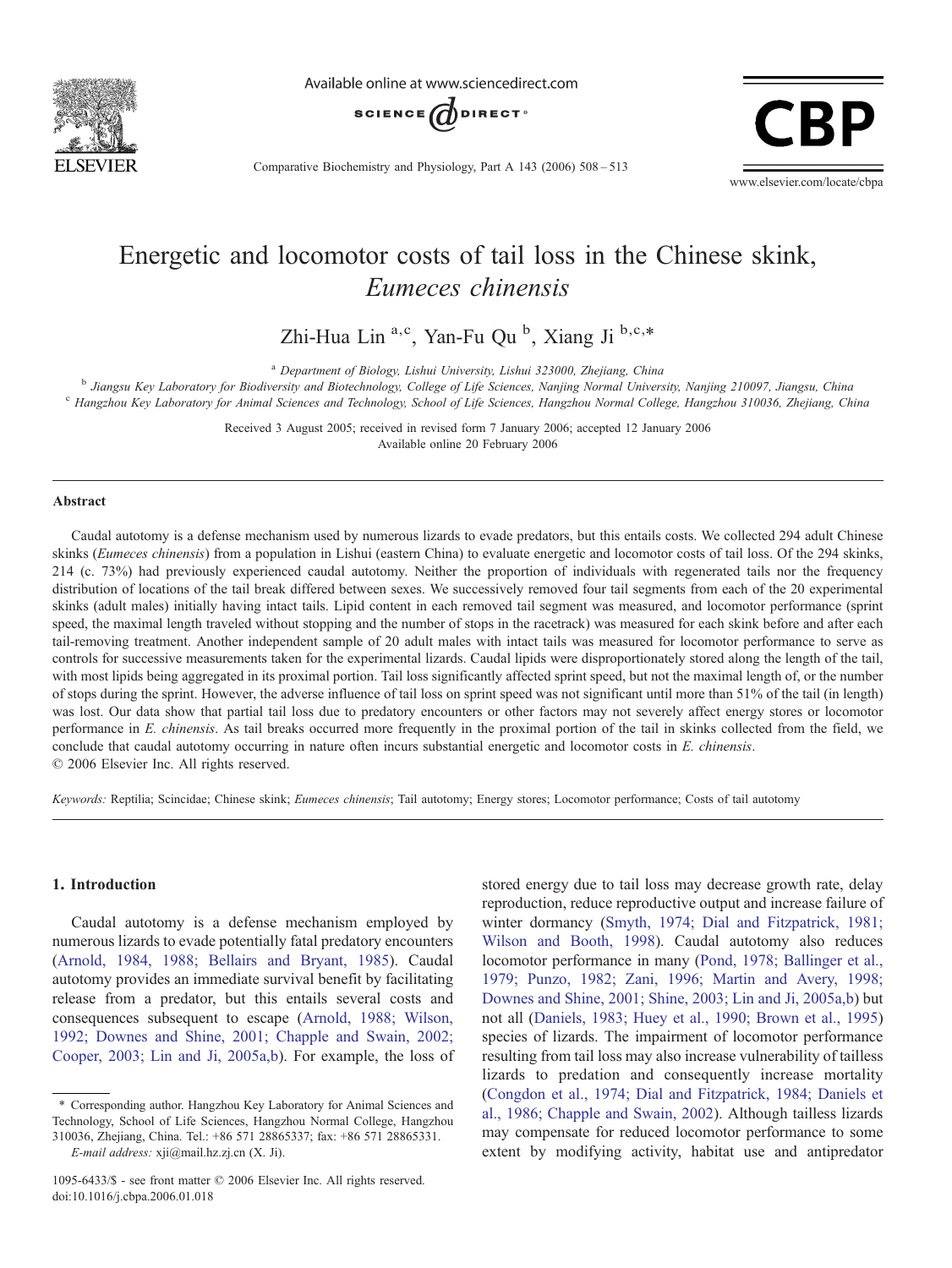<span id="page-1-0"></span>behavior, such behavioral shifts often reduce their fitness [\(Fox](#page-4-0) [and Rostker, 1982; Dial and Fitzpatrick, 1984; Fox et al., 1990;](#page-4-0) [Martin and Salvador, 1993; Salvador et al., 1995; Downes and](#page-4-0) [Shine, 2001; Chapple and Swain, 2002; Cooper, 2003](#page-4-0)). The energetic and locomotor costs of tail loss are an interesting topic but remain explored in a few species of lizards.

In this study we used the Chinese skink (Eumeces chinensis), a medium-large sized [to 134mm snout-vent length (SVL)] oviparous scincid lizard ([Lin and Ji, 2000](#page-5-0)), as a model animal to study energetic and locomotor costs of tail loss in lizards. This skink is ideally suited for such a study, because its tail is a major site of energy storage, and can be easily induced to autotomize ([Ji et al., 1994; Wu and Xu, 2000](#page-5-0)). We collected a large number of skinks from the field and successively removed at intervals of 3 days four tail segments from each experimental skink initially having intact tails. This approach allowed us to estimate the frequency of tail loss for the sampled population and to examine the distribution of caudal lipids and the differences in locomotor performance among skinks differing in tail lengths. Our purpose was not to undertake only an assessment of the energetic and locomotor costs of tail loss, but also to look at whether caudal autotomy occurring in nature entails substantial energetic and locomotor costs in E. chinensis.

### 2. Materials and methods

A total of 294 adults ( $24$ :  $\sigma$  $\sigma$ =134: 160; SVL>90mm) were collected by hand in late April 2005 from a population in Lishui (28° 46′ N, 119° 92′ E), eastern China. The captured skinks were transported to our laboratory at Lishui University, where they were sexed, weighed, measured [for SVL, tail length (from the posterior edge of the cloaca to the tail tip) and tailbase width (the maximal width of the tailbase)] and checked carefully for signs of previous tail loss. The regenerated part of the tail could be easily distinguished because of the presence of irregular scales at the site where caudal autotomy occurred. The location of the tail break was noted for each skink with a regenerated tail. Twenty adult males (hereafter E0 skinks) without previously having experienced caudal autotomy were used as experimental animals (Table 1), and another independent sample of 20 adult males (hereafter C skinks) with intact tails were maintained under the same conditions as controls for

Table 1

| Descriptive statistics of the 20 experimental male <i>Eumeces chinensis</i> used to |  |  |  |  |
|-------------------------------------------------------------------------------------|--|--|--|--|
| examine the effects of tail loss on energy stores and locomotor performance         |  |  |  |  |

|                                    | Mean  | <b>SE</b> | Range           |
|------------------------------------|-------|-----------|-----------------|
| Snout-vent length (mm)             | 111.2 | 2.0       | $98.0 - 127.0$  |
| Body wet mass (g)                  | 29.2  | 1.7       | $18.4 - 39.8$   |
| Body dry mass (g)                  | 9.5   | 0.6       | $5.4 - 13.8$    |
| Tail length (mm)                   | 164.7 | 4.7       | $118.0 - 193.0$ |
| Tailbase width (mm)                | 10.4  | 0.2       | $9.0 - 12.1$    |
| Tail wet mass $(g)$                | 7.3   | 0.5       | $3.9 - 11.8$    |
| Tail dry mass $(g)$                | 2.90  | 0.21      | 1.38-4.93       |
| Lipid content in the tail $(g)$    | 0.36  | 0.02      | $0.20 - 0.59$   |
| Lipid content in the carcass $(g)$ | 0.47  | 0.03      | $0.29 - 0.66$   |
| Lipid content in the liver $(g)$   | 0.04  | 0.01      | $0.02 - 0.09$   |
| Lipid content in the fatbody $(g)$ | 0.05  | 0.02      | $0 - 0.28$      |

locomotor performance, never undergoing the tail-removing manipulation. Control skinks did not differ from experimental skinks in SVL, tail length, body mass or tailbase width (ANOVA for SVL, and ANCOVA with SVL as the covariate for the other three variables; all  $P > 0.075$ ). We released the remaining skinks at the site of collection. Prior to collection of data, skinks were maintained as groups of 10 in each of the four glass cages (aquaria)  $[90 \times 65 \times 50 \text{ cm}$  (length  $\times$  width  $\times$ height)] for one month to allow them to habituate the laboratory conditions. The cages were maintained in a temperature controlled room at  $26 \pm 0.5^{\circ}$ C, so that the mean body temperature of the skinks was maintained at 26°C, which is within the range of optimal body temperatures for this species ([Ji et al., 1995\)](#page-5-0). Skinks were fed mealworms (larvae of Tenebrio molitor) and water enriched with vitamins and minerals (Nekton-Rep, Nekton-product) ad libitum.

We measured locomotor performance of control and experimental skinks initially having intact tails at a body temperature of 26 °C. Skinks were individually chased down the length of a 2m racetrack with one transparent side through which they were filmed using a Panasonic NV-MX3 digital video camera. Each skink was run twice, with a minimum of 30min rest between the two trials [\(Braña and Ji, 2000; Lin and](#page-4-0) [Ji, 2005a,b](#page-4-0)). The sequences were examined with a computer using MGI VideoWave III software (MGI Software Co., Canada) for sprint speed in the fastest 250mm interval, the maximal distance traveled without stopping (hereafter the maximal length), and the number of stops in the trial. Maximal values for sprint and distance, and minimum values for stop number were considered as representative of locomotor performance at the test body temperature ([Braña and Ji, 2000\)](#page-4-0).

After obtaining data for the C and E0 skinks, we successively removed four tail segments by cutting at points a given distance from the cloaca of each E0 skink at intervals of 3 days, thereby producing E1, E2, E3 and E4 skinks with 80, 40, 10, and 0mm (the tail was completely removed) tail length, respectively. The E1–E3 skinks were allowed to heal the wound for three days after each tail-removing episode to control for the influence of handling stress, and were thereafter measured for sprint speed following the procedures described above. The E4 skinks were killed by freezing to −15 °C, permitted by the Zhejiang Provincial Bureau of Forestry. Upon thawing, they were separated into five components, carcass (containing liver-free viscera), liver, abdominal fat bodies and tail, so that the total amount of lipids could be determined.

All removed tail segments and body components separated from the E4 skinks were individually weighed and then dried in an oven at 65 °C until a constant mass could be obtained. We extracted non-polar lipids from dried samples in a Soxhlet apparatus for a minimum of 10h using absolute ether as solvent. The amount of lipids in each sample was determined by subtracting the lipid-free dry mass from the total sample dry mass.

All data were tested for normality (Kolmogorov–Smirnov test) and homogeneity of variances (F-max test). No data needed to be transformed to obey the assumptions of parametric analyses. We used the log-likelihood ratio test  $(G$ -test), linear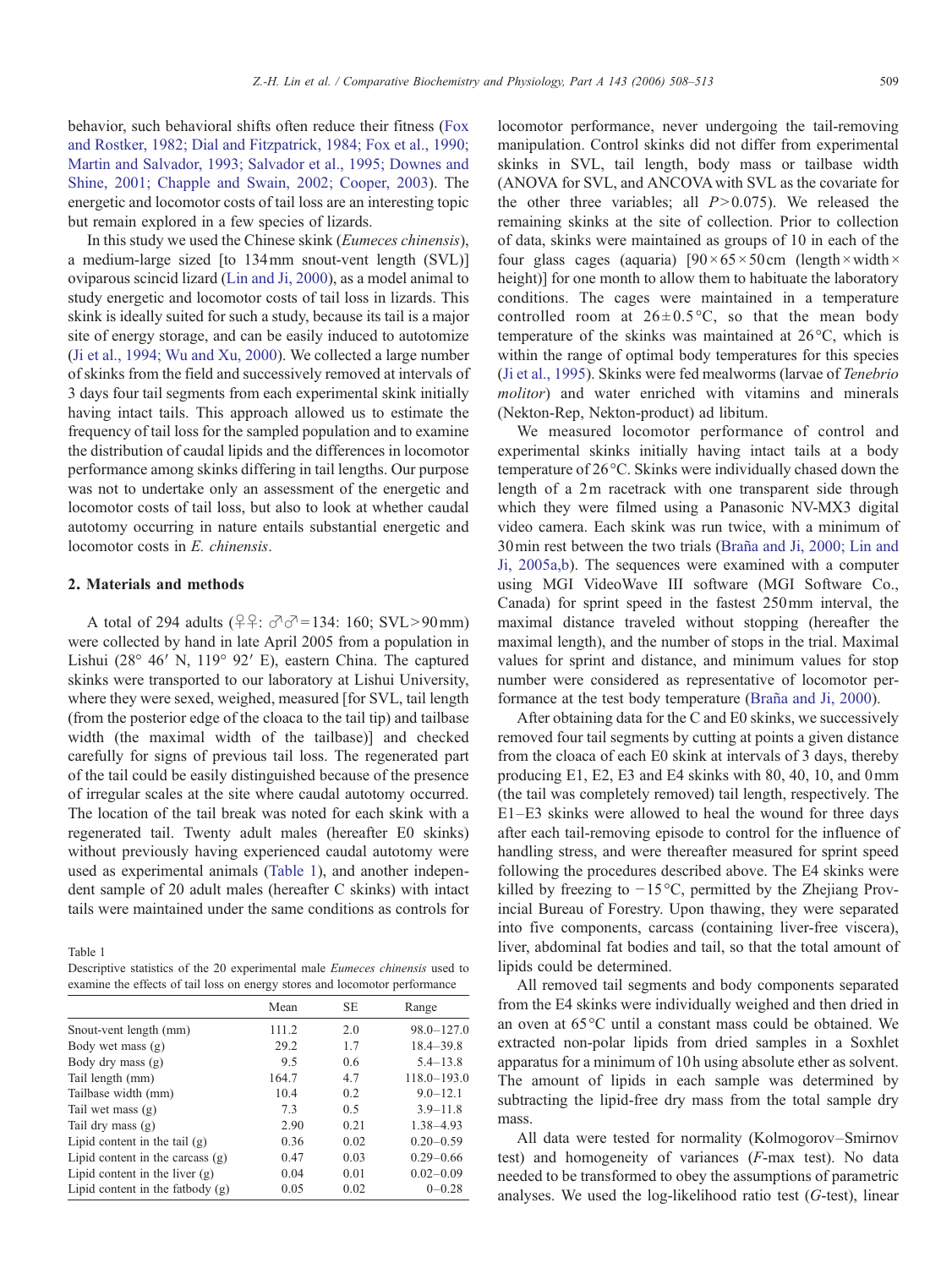<span id="page-2-0"></span>

Fig. 1. Frequency distribution of locations at which caudal autotomy occurred. Data are based on 214 adult Eumeces chinensis collected from the field. Numbers in the horizontal axis indicate the distances from the vent. Solid bars: females ( $N=96$ ); open bars: males ( $N=118$ ).

correlation (regression) analysis, repeated measures ANOVA and Tukey's post hoc tests to analyze the corresponding data. Descriptive statistics are presented as mean $\pm$ SE, and the significance level is set at  $\alpha$  = 0.05.

## 3. Results

#### 3.1. Tail autotomy in the skinks collected from the field

Of the 294 skinks (134 females and 160 males) collected from the field, 214 (c. 73%) had autotomized some portion of the tail at least once. The proportion of individuals with regenerated tails did not differ between sexes (females vs. males = 71.9 vs. 73.9%;  $G=0.148$ ,  $df=1$ ,  $P>0.90$ ). Tail breaks at the extreme base  $(5 \, \text{mm}$  from the vent) of the tail were



Fig. 2. The linear regression of lipid content of the removed tail plotted against tailbase width. The regression equation is indicated in the figure.

absent. Of the skinks having previous bouts of tail autotomy, 104 (48.5%) had shed their tails in the proximal portion  $( $40 \text{ mm}$  from the vent to where the tail was autotomized) of$ the tail,  $68$   $(31.8\%)$  in the middle portion  $(40-80\,\text{mm})$ , and  $42$  $(19.6\%)$  in the distal portion ( $>80$  mm). The frequency distribution of locations of the tail break did not differ between females and males ( $G=7.85$ ,  $df=15$ ,  $P>0.90$ ; Fig. 1). When pooling data for sexes, we found that the numbers of skinks shedding tails in the proximal, middle and distal portions of the tail differed significantly  $(G= 27.40, df= 2, P< 0.001)$ , with



Fig. 3. Mean values (+SE) for cumulative values of length, dry mass and lipid content of the four tail segments successively removed from each of the 20 experimental skinks. E1: skinks produced by removing the distal portion of the tail (mean =  $84.7$  mm, range =  $38.0 - 113.0$  mm), thus being differentiated from the E0 skinks initially having intact tails; E2: skinks produced by removing a 40-mm tail segment from the E1 skinks; E3: skinks produced by removing a 30-mm tail segment from the E2 skinks; E4: skinks produced by removing a 10-mm tail segment from the E3 skinks.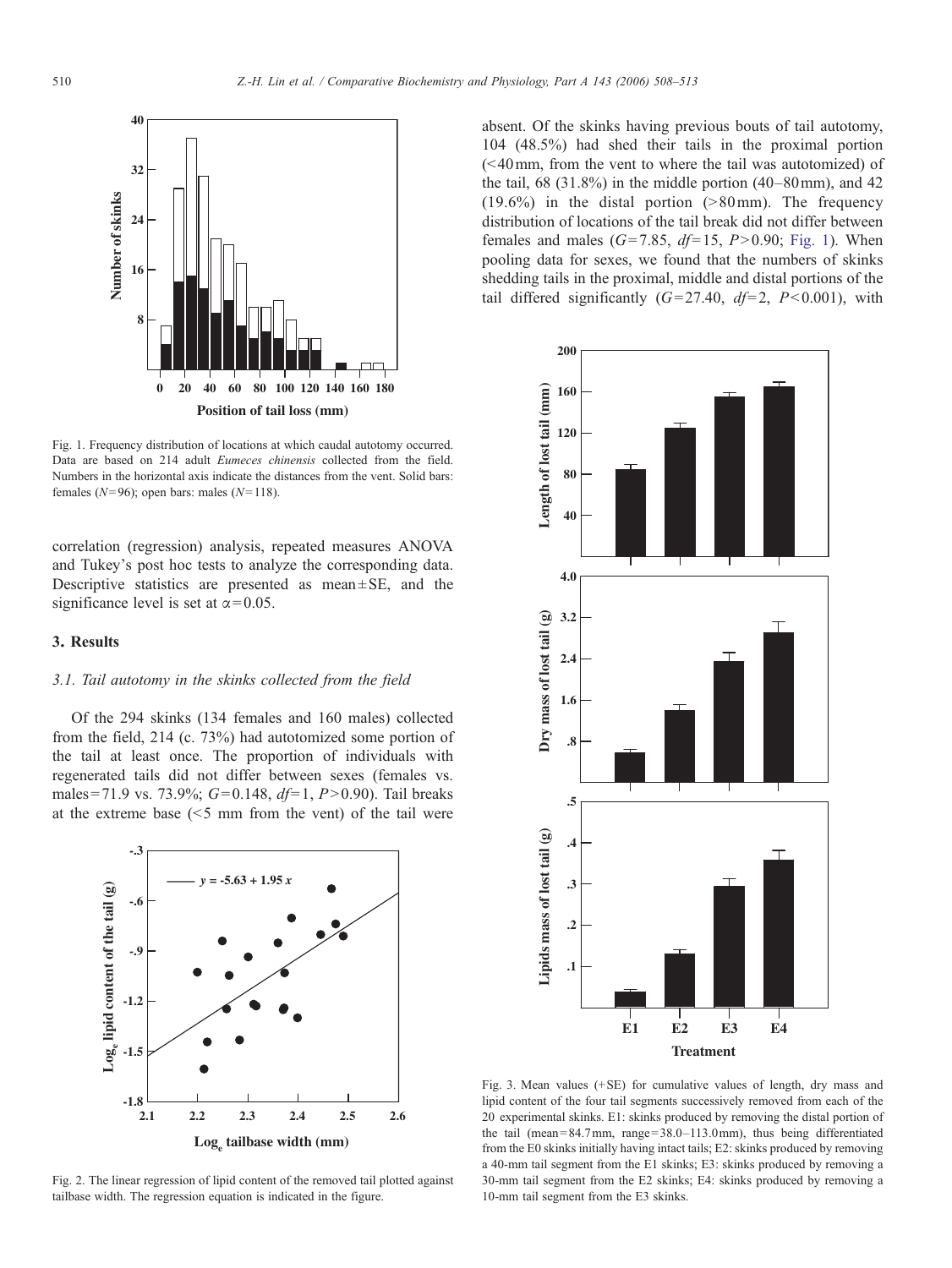<span id="page-3-0"></span>more tail breaks occurring at points of 20–30mm from the vent

#### 3.2. Lipid content in different segments of the tail

([Fig. 1](#page-2-0)).

Tail segments removed from the E0 skinks varied from 38.0 to 113.0 mm, and averaged 84.7 ( $SE = 4.7$ ) mm; tail segments removed from the E1, E2 and E3 skinks were 40, 30 and 10mm, respectively [\(Table 1](#page-1-0)). Lipids in the tail, carcass, liver and fatbody accounted for proximately 40%, 52%, 4% and 4% of the total lipids, respectively ([Table 1\)](#page-1-0). The total amount of lipids in the tail was positively correlated with the tailbase width  $(r= 0.62, F<sub>1, 18</sub> = 11.01, P< 0.004; Fig. 2)$  $(r= 0.62, F<sub>1, 18</sub> = 11.01, P< 0.004; Fig. 2)$  $(r= 0.62, F<sub>1, 18</sub> = 11.01, P< 0.004; Fig. 2)$ , but not with the tail length ( $r = 0.06$ ,  $F_{1, 18} = 0.06$ ,  $P = 0.815$ ).

Proximal (0–40mm, from the vent to where the tail was autotomized), middle  $(40-80 \text{ mm})$  and distal  $(>80 \text{ mm})$  portions of the tail differed significantly in both dry mass (repeated measures ANOVA:  $F_{2,38}$ =85.96, P<0.0001) and lipid content (repeated measures ANOVA:  $F_{2,38}$ =115.62, P<0.0001; [Fig. 3\)](#page-2-0). The proximal tail segments contained more lipids and dry materials than did the middle tail segments (Tukey's, both  $P<0.05$ ), whereas the middle tail segments contained more lipids and dry materials than did the distal tail segments (Tukey's, both  $P<0.05$ ). The proximal tail segments only accounted for 24% of the total tail length, but accounted for its 52% dry materials and 63% lipids. Proximal, middle and distal tail segments also differed from each other with respect to lipid content per unit of tail length (repeated measures ANOVA:  $F_{2,38}$ = 143.37, P<0.0001) or per unit of tail dry mass (repeated measures ANOVA:  $F_{2,38}$ =66.82, P<0.0001), with length- and mass-specific lipid contents being both greatest in the proximal portion of the tail and lowest in the distal portion of the tail.

#### 3.3. Locomotor performance

Sprint speed, the maximal length and the number of stops were all independent of body size (SVL) (all  $P > 0.10$ ), so we used repeated measures ANOVA to analyze data. Sprint speed was overall greater in control than in experimental lizards, but the number of stops and the maximal distance both did not differ significantly between experimental and control lizards (Table 2).

Table 2

Results of repeated-measures ANOVAs with animal category (experimental and control lizards) as between-subject factor and the corresponding performance trait as within-subject factor

|                     | Locomotor performance                                                                                                                                                                                   |                                   |                                     |  |  |
|---------------------|---------------------------------------------------------------------------------------------------------------------------------------------------------------------------------------------------------|-----------------------------------|-------------------------------------|--|--|
|                     | Sprint speed                                                                                                                                                                                            | Number of stops                   | The maximal<br>distance             |  |  |
| Between<br>subjects | $F_{1,38} = 8.35, P = 0.006$<br>Experimental <control< td=""><td><math>F_{1,38} = 47</math>,<br/><math>P=0.495</math></td><td><math>F_{1,38} = 0.001</math>,<br/><math>P = 0.979</math></td></control<> | $F_{1,38} = 47$ ,<br>$P=0.495$    | $F_{1,38} = 0.001$ ,<br>$P = 0.979$ |  |  |
| Within<br>subject   | $F_{3,114} = 4.78, P = 0.004$<br>$E0^a$ , $E1^{ab}$ , $E2^b$ , $E3^b$                                                                                                                                   | $F_{3.114} = 0.78$ ,<br>$P=0.505$ | $F_{3,114} = 0.37$ ,<br>$P = 0.775$ |  |  |
| Interaction         | $F_{3,114} = 5.67, P = 0.001$                                                                                                                                                                           | $F_{3,114} = 0.28$ ,<br>$P=0.840$ | $F_{3,114} = 0.48$ ,<br>$P = 0.694$ |  |  |

Superscripts identify significant differences between treatments (Tukey's test,  $\alpha = 0.05, a > b$ ).



Fig. 4. Mean values (+SE) for locomotor variables before and after tailremoving treatments. Black bars: experimental skinks; open bars: control skinks; E0: experimental lizards initially having intact tails; E1, E2 and E3: See [Fig. 3](#page-2-0) for explanation of E1–E3 skinks.

Tail loss affected sprint speed but not the maximal length and the number of stops (Table 2), with the E0 skinks running faster than did the E2 and E3 skinks (Fig. 4).

## 4. Discussion

As in other lizards (e.g. [Derickson, 1976; Dial and](#page-4-0) [Fitzpatrick, 1981; Vitt and Cooper, 1986; Ji and Wang, 1990;](#page-4-0) [Ji et al., 1994; Wu and Xu, 2000; Chapple and Swain, 2002;](#page-4-0) [Doughty et al., 2003\)](#page-4-0), the tail is an important storage organ for lipids in E. chinensis ([Ji et al., 1994\)](#page-5-0). Moreover, throughout the year the tail is much more important than abdominal fat bodies in E. chinensis with respect to the amount energy stored [\(Ji](#page-5-0) [et al., 1994\)](#page-5-0). Our data demonstrate that caudal lipids are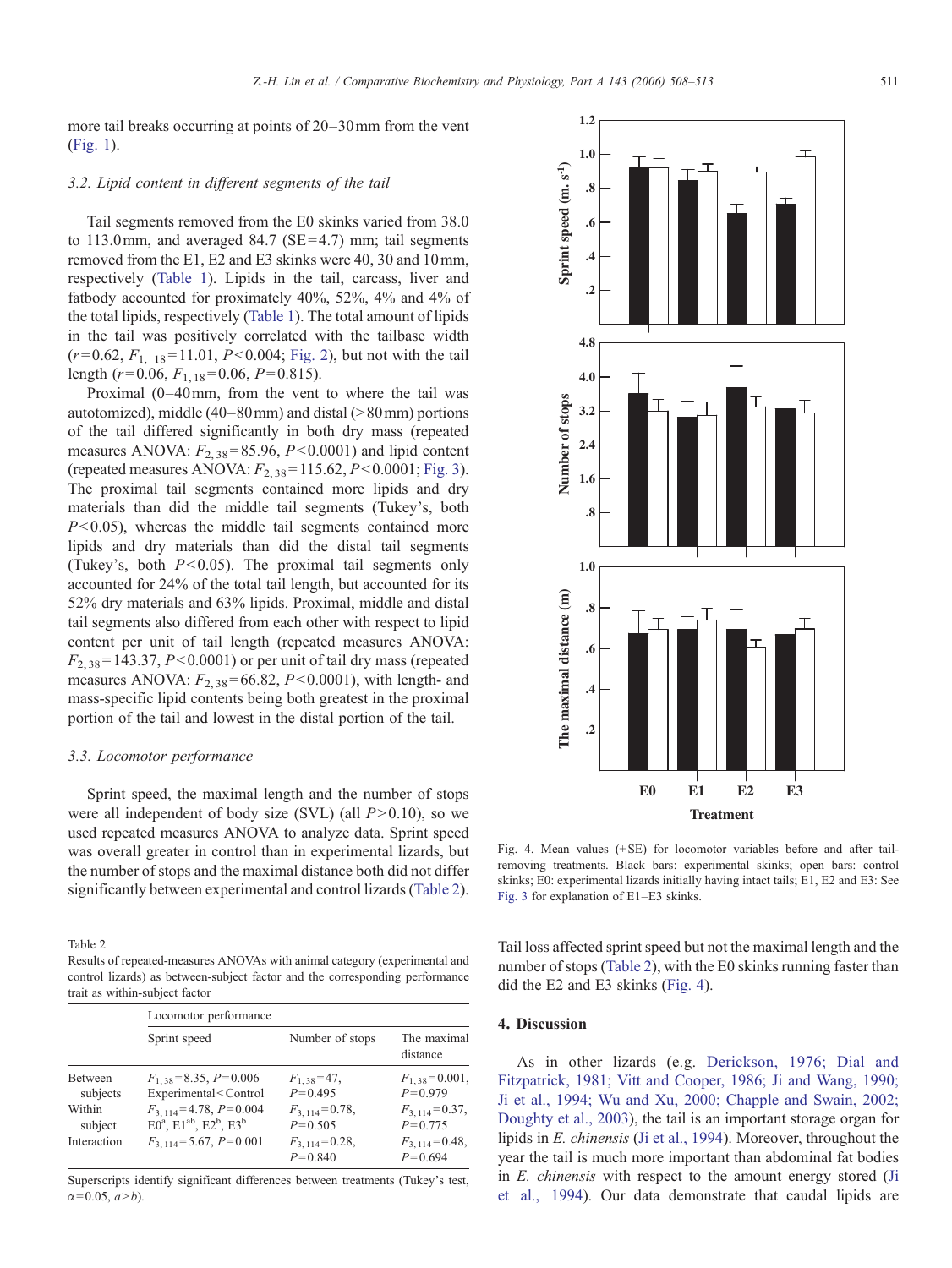<span id="page-4-0"></span>disproportionately stored along the length of the tail. For example, the E1 skinks that on average lost distally 51% of the tail could retain 89% of its caudal lipid stores, and the E2 skinks that lost cumulatively 76% of the tail still retained 63% of its caudal lipid stores ([Fig. 3](#page-2-0)). Clearly, caudal lipid stores are proximally aggregated in E. chinensis. Such aggregation might represent a lipid conserving mechanism adopted by skinks to offset the high frequency (c. 73%) of tail autotomy. Alternatively, the limited space in the more distal portion of the tail may function as a physical constraint on lipid stores. Based on our data, we conclude that partial tail loss (tail breaks occurring in the distal portion of the tail) may not severely influence energy stores in E. chinensis. This conclusion is consistent with that recently reported for the metallic skink Niveoscincus metallicus (Chapple and Swain, 2002), the water skink Eulamprus tympanum (Doughty et al., 2003) and the northern grass lizard ([Lin and Ji, 2005b](#page-5-0)).

Caudal vertebrae near the tailbase lack fracture planes through which tail autotomy can occur (Bellairs and Bryant, 1985). This explains why tail breaks at the extreme base  $\approx$  5mm from the vent) of the tail are absent in E. chinensis. In lizards that enjoy survival benefit by using caudal autotomy as a defense mechanism, the effectiveness of the shed tail depends on its size and movement (Dial and Fitzpatrick, 1983; Chapple and Swain, 2002). Tail breaks at the tip of the tail are rare in E. chinensis [\(Fig. 1](#page-2-0)), presumably because partial tails do not distract predators enough to stop the predation attempt on the "body" part of the skink. It is noteworthy, however, that the position of tail breaks was not normally distributed along the length of the tail in our sample, but occurred most frequently within the range of 20 to 40mm from the vent [\(Fig. 1\)](#page-2-0). This observation presumably suggests that tail breaks occurring in nature often entail substantial energetic costs in E. chinensis.

The effects of tail loss on locomotor performance vary among species. For example, tail loss reduces sprint speed in many lizards ([Pond, 1978; Ballinger et al., 1979; Punzo, 1982;](#page-5-0) [Arnold, 1984; Martin and Avery, 1998; Downes and Shine,](#page-5-0) [2001\)](#page-5-0) but increases sprint speed in other lizards such as Christinus (Phyllodactylus) marmoratus (Daniels, 1983) and Podarcis muralis (Brown et al., 1995). In the species in which sprint speed increases after tail loss, the tail appears to impede locomotion because of its mass and its friction with the substrate ([Martin and Avery, 1998](#page-5-0)). In this study, tail loss produced only one locomotor impact: reducing sprint speed. The mean sprint speed of tailless skinks was reduced by 29% of the mean value of the E0 skinks [\(Fig. 4](#page-3-0)). This value falls within of the values (12–48% of the normal value) reported for other species of lizards ([Pond, 1978; Ballinger et al., 1979; Punzo, 1982; Arnold,](#page-5-0) [1984; Martin and Avery, 1998; Downes and Shine, 2001\)](#page-5-0), and therefore shows clearly that  $E$ . *chinensis* is among the species in which the tail plays a vital role in locomotor performance. Because the skinks (the E1 skinks per se) that lost the distal 51% of the tail still maintained almost normal sprint speeds, we conclude that partial tail loss may not substantially increase locomotor costs in the species.

Collectively, caudal autotomy occurring in the distal portion of the tail has little effect on energy stores and locomotor performance in E. chinensis, but caudal autotomy occurring in the proximal portion of the tail may greatly reduce the skink's fitness. As tail breaks occurred more frequently in the proximal portion of the tail in skinks collected from the field, we conclude that caudal autotomy often entails substantial energetic and locomotor costs in E. chinensis.

## Acknowledgements

The Zhejiang Provincial Bureau of Forestry provided us an official permit to collect lizards from the field. The permit also allowed us to dissect a limited number of lizards when necessary. We thank Huan-Zong Lei and He-Liang Hua for assistance both in the field and in the laboratory. Financial support for this research was provided by the local government of Zhejiang Province for the Key Discipline of Zoology to XJ.

#### References

- Arnold, E.N., 1984. Evolutionary aspects of tail shedding in lizards and their relatives. J. Nat. Hist. 18, 127–169.
- Arnold, E.N., 1988. Caudal autotomy as a defense. In: Gans, C., Huey, R.B. (Eds.), Biology of the Reptilia, vol. 16. Alan R. Liss Inc, New York, pp. 235–273.
- Ballinger, R.E., Nietfeldt, J.W., Krupa, J.J., 1979. An experimental analysis of the role of the tail in attaining high running speed in Cnemidophorus sexlineatus (Reptilia: Squamata: Lacertilia). Herpetologica 35, 114–116.
- Bellairs, A.d'A., Bryant, S.V., 1985. Autotomy and regeneration in reptiles. In: Gans, C., Billet, F. (Eds.), Biology of the Reptilia, vol. 15. John Wiley and Sons, New York, pp. 301–410.
- Braña, F., Ji, X., 2000. The influence of incubation temperature on morphology, locomotor performance, and early growth of hatchling wall lizards (Podarcis muralis). J. Exp. Zool. 286, 422–433.
- Brown, R.M., Taylor, D.H., Gist, D.H., 1995. Effect of caudal autotomy on locomotor performance of wall lizards (Podarcis muralis). J. Herpetol. 29, 98–105.
- Chapple, D.G., Swain, R., 2002. Distribution of energy reserves in a viviparous skink: does tail autotomy involve the loss of lipid stores? Austral. Ecol. 27, 565–572.
- Congdon, J.D., Vitt, L.J., King, W.W., 1974. Geckos: adaptive significance and energetics of tail autotomy. Science 184, 1379–1380.
- Cooper, W.E., 2003. Shifted balance of risk and cost after autotomy affects use of cover, escape, activity, and foraging in the keeled earless lizard (Holbrookia propinqua). Behav. Ecol. Sociobiol. 54, 179–187.
- Daniels, C.B., 1983. Running: an escape strategy enhanced by autotomy. Herpetologica 39, 162–165.
- Daniels, C.B., Flatherty, S.P., Simbotwe, M.P., 1986. Tail size and effectiveness of autotomy in a lizard. J. Herpetol. 20, 93–96.
- Derickson, W.K., 1976. Lipid storage and utilization in reptiles. Am. Zool. 16, 711–723.
- Dial, B.E., Fitzpatrick, L.C., 1981. The energetic costs of tail autotomy to reproduction in the lizard Coleonyx brevis (Sauria: Gekkonidae). Oecologia 51, 310–317.
- Dial, B.E., Fitzpatrick, L.C., 1983. Lizard tail autotomy: function and energetics of postautotomy tail movement in Scincella lateralis. Science 219, 391–393.
- Dial, B.E., Fitzpatrick, L.C., 1984. Predator escape success in tailed versus tailless Scincella lateralis (Sauria: Scincidae). Anim. Behav. 32, 301–302.
- Doughty, P., Shine, R., Lee, M.S.Y., 2003. Energetic costs of tail loss in a montane scincid lizard. Comp. Biochem. Physiol., A 135, 215–219.
- Downes, S.J., Shine, R., 2001. Why does tail loss increase a lizard's later vulnerability to snake predators? Ecology 82, 1293–1303.
- Fox, S.F., Rostker, M.A., 1982. Social cost of tail loss in Uta stansburiana. Science 218, 692–693.